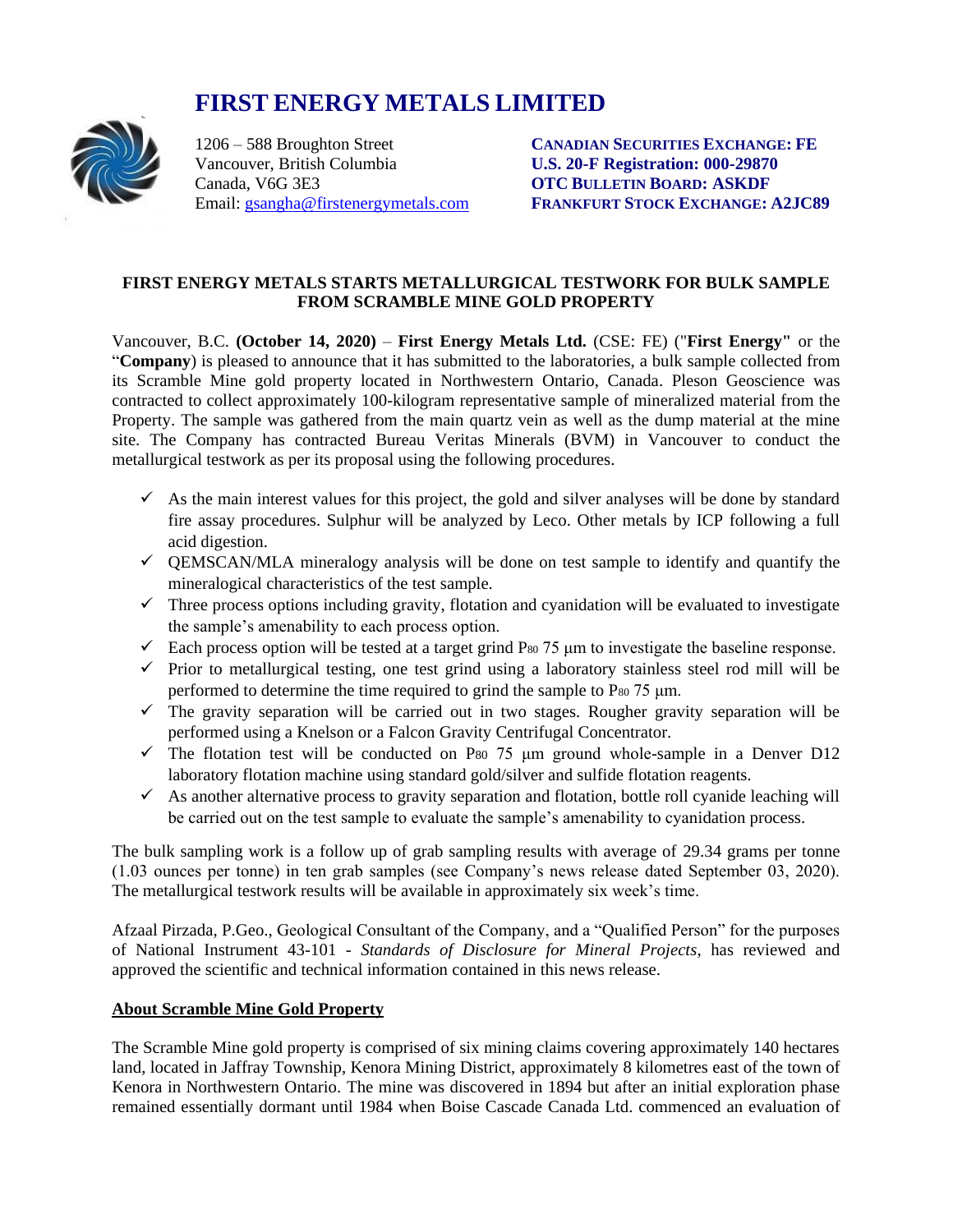the property. Since 1984, approximately 5,200 metres of diamond drilling, 250 metres of surface stripping with sampling and 450 metres of underground development have taken place. The zone of mineralization, including pyrite-gold enriched biotite-rich schist felsic units and veins, extends on surface and in drill holes for about 550 metres. Size of the deposit is 915 meters (m) long along strike, 3.7 m wide and 366 m to 475 m deep. Historical resource at the Property is estimated at 150,000 tons at an average grade of 0.24 ounces per ton (opt) (6.8 grams/ton) (having grades of up to 9.15 opt (259 grams/ton). The deposit is documented to have 70,000 ounces of contained gold using a cutoff grade of 0.05 opt (1.42 grams/ton).

**Cautionary Statement:** A) Investors are cautioned that the above information has been taken from Ontario Ministry of Northern Development and Mines (MNDM) online database. The reference for Scramble Mine information as documented in MNDM records is: "Parr, M. and Kuehnbaum, R. 1990. The Scramble Mine Gold Deposit; Field Trip No.2, Canadian Institute Mining, Metallurgy and Petroleum, Exploration and Mining Geology, 14th Annual Meeting, pp. 41-65". The Company has not verified the information available. A qualified person from the Company has not done sufficient work to classify the historical estimate as current mineral resources or mineral reserves; and the Company is not treating the historical estimate as current mineral resources or mineral reserves. The Company believes that the historic estimate is relevant to an appraisal of the merits of the property and forms a reliable basis upon which to develop future exploration programs. The Company will need to conduct further exploration which will include drill testing the project, and there is no guarantee that the results obtained will reflect the historical estimate.

B) Grab samples reported in September 03, 2020 news release are selected samples and are not necessarily representative of the mineralization hosted on the property.

## **About First Energy Metals Limited.**

First Energy Metals is a Canadian mineral exploration company with a primary focus of acquiring a multicommodity mineral property portfolio. Its goal is to identify, acquire and explore North American mineral prospects in the precious metal, base metal and industrial metals sector.

The company's strategy is to:

- Acquire and advance projects through prospecting and early-stage exploration;
- Source joint venture partners to finance future exploration and project development;
- Create shareholder value through exploration success.

First Energy will continue to add to its multicommodity portfolio through organic acquisitions of new projects and opportunities with the intention of adding value and projects over time.

### ON BEHALF OF THE BOARD OF **FIRST ENERGY METALS LTD.**

*"Gurminder Sangha"* Gurminder Sangha President & Chief Executive Officer

For further information, please contact the Company at: [gsangha@firstenergymetals.com](mailto:gsangha@firstenergymetals.com)

*Neither the Canadian Securities Exchange (CSE) nor its Regulation Services Provider accepts*  responsibility for the adequacy or accuracy of this news release and has neither approved nor *disapproved the contents of this news release.*